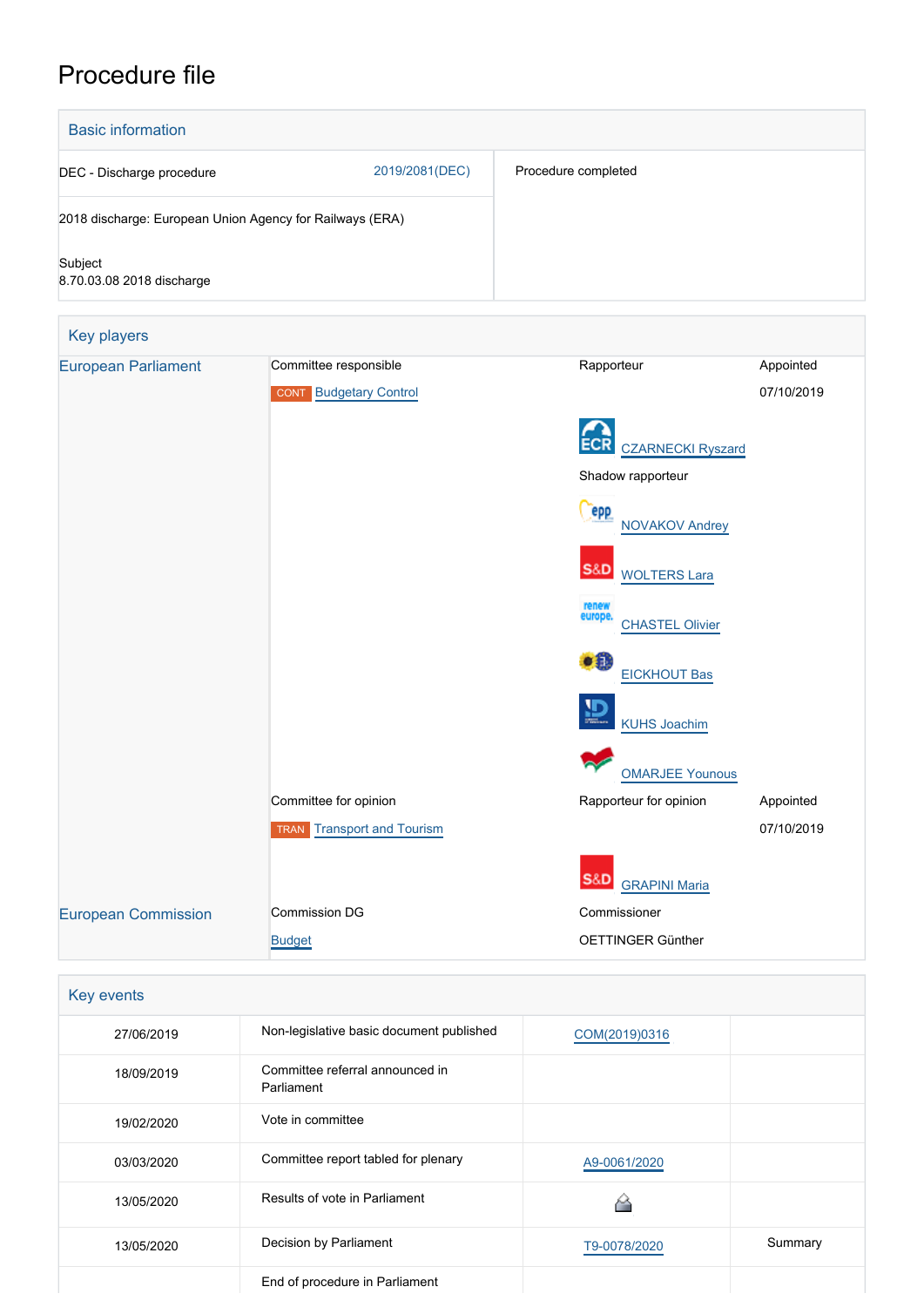| 13/05/2020 |                                         |  |
|------------|-----------------------------------------|--|
| 11/12/2020 | Final act published in Official Journal |  |
|            |                                         |  |

| <b>Technical information</b> |                           |  |  |  |
|------------------------------|---------------------------|--|--|--|
| Procedure reference          | 2019/2081(DEC)            |  |  |  |
| Procedure type               | DEC - Discharge procedure |  |  |  |
| Other legal basis            | Rules of Procedure EP 159 |  |  |  |
| Stage reached in procedure   | Procedure completed       |  |  |  |
| Committee dossier            | CONT/9/00837              |  |  |  |

## Documentation gateway

| Non-legislative basic document                         |             | COM(2019)0316 | 27/06/2019 | EC. |         |
|--------------------------------------------------------|-------------|---------------|------------|-----|---------|
| Committee draft report                                 |             | PE639.858     | 05/12/2019 | EP  |         |
| Committee opinion                                      | <b>TRAN</b> | PE642.920     | 22/01/2020 | EP  |         |
| Amendments tabled in committee                         |             | PE645.002     | 31/01/2020 | EP  |         |
| Supplementary non-legislative basic<br>document        |             | 05761/2020    | 06/02/2020 | CSL |         |
| Committee report tabled for plenary, single<br>reading |             | A9-0061/2020  | 03/03/2020 | EP  |         |
| Text adopted by Parliament, single reading             |             | T9-0078/2020  | 13/05/2020 | EP  | Summary |

### Final act

Budget 2020/1861 [OJ L 417 11.12.2020, p. 0074](https://eur-lex.europa.eu/legal-content/EN/TXT/?uri=OJ:L:2020:417:TOC)

# 2018 discharge: European Union Agency for Railways (ERA)

The European Parliament decided to grant discharge to the Executive Director of the European Union Agency for Railways (ERA) in regard to the implementation of the agencys budget for the 2018 financial year and to approve the closure of the accounts for the financial year in question.

Noting that the Court of Auditors has stated that it has obtained reasonable assurances that the agencys annual accounts for the financial year 2018 are reliable and that the underlying transactions are legal and regular, Parliament adopted by 602 votes to 87 with 4 abstentions, a resolution containing a series of recommendations, which form an integral part of the decision on discharge and which add to the general recommendations set out in the [resolution](https://oeil.secure.europarl.europa.eu/oeil/popups/ficheprocedure.do?lang=en&reference=2019/2098(DEC)) on performance, financial management and control of EU agencies:

Agencys financial statements

The final budget of the European Union Agency for Railways for the financial year 2018 was EUR 28 793 243, representing a decrease of 6.31 % compared to 2017.

### Budget and financial management

The budget monitoring efforts during the financial year 2018 resulted in a budget implementation rate of 99.98 %, representing a slight decrease of 0.02 % compared to 2017. The payment appropriations execution rate was 88.96 %, representing an increase of 1.66 % compared to 2017.

Parliament noted, following the Agencys enlarged mandate, in 2019 the Agency will start to collect fees and charges for certification tasks, taking into account the specific needs of medium-sized enterprises (SMEs). It called on the Agency to report to the discharge authority on the implementation of this new system and to take into account the specific needs of SMEs during the certification process, in particular by reducing their administrative and financial burdens.

### Other observations

Members also made a series of observations regarding performance, procurement, staff policy and internal controls.